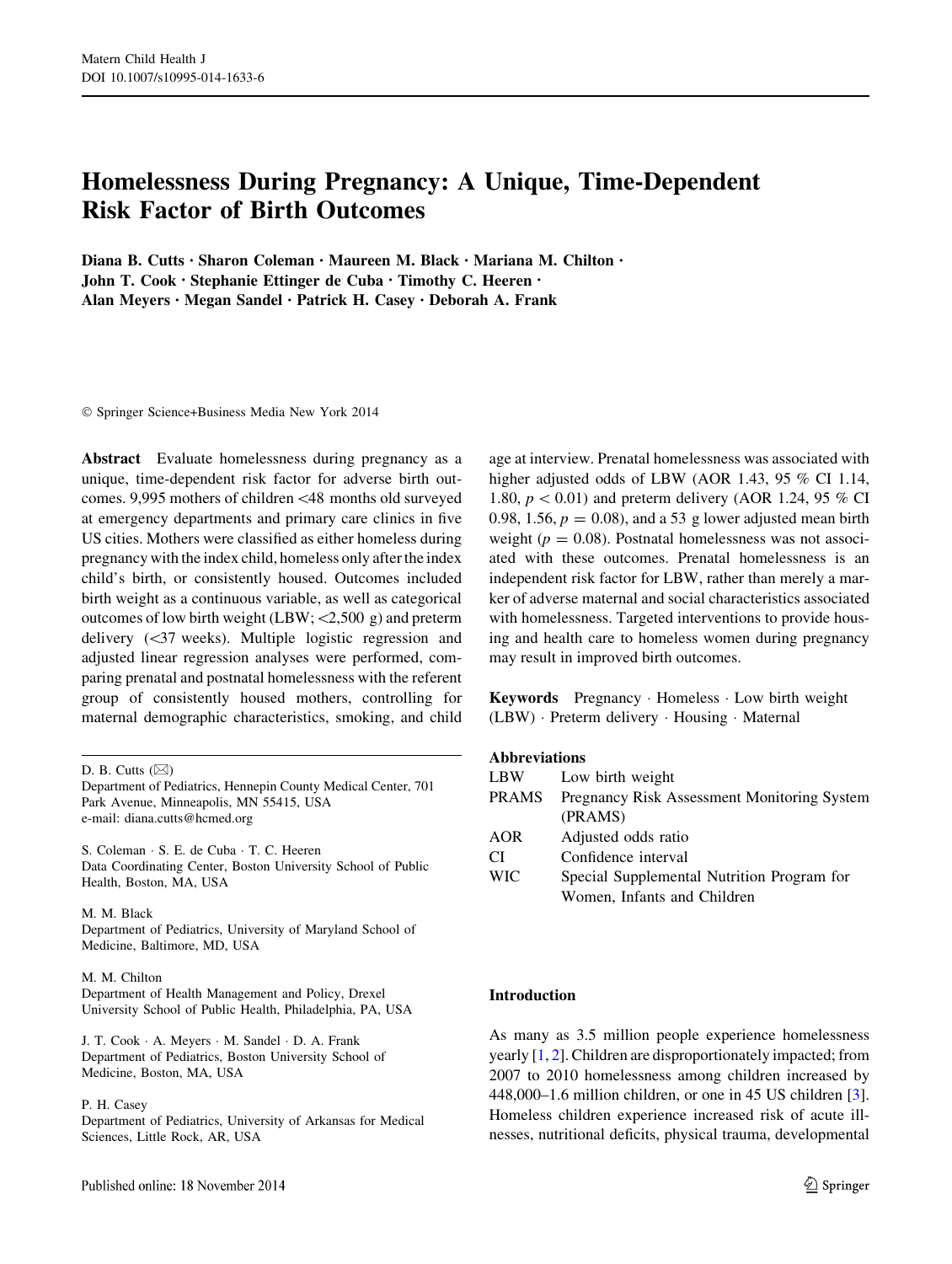delays, chronic disease, emotional and behavioral problems, poor school attendance, and low academic achievement [\[4](#page-6-0)].

An increasing body of evidence identifies pregnancy as a uniquely vulnerable time for children's lifetime health and development [\[5–11](#page-6-0)]. Richards et al. [\[12](#page-6-0)] studied over 11,000 women in the Pregnancy Risk Assessment Monitoring System (PRAMS) from 2000 to 2007 and found that 4 % reported homelessness in the 12 months preceding the birth of their infant. Maternal homelessness the year prior to delivery was associated with a 69 g mean decrease in birth weight, a higher prevalence of low (1500–2,500 g) and very low  $(\leq1,500 \text{ g})$  birth weight, but no difference in gestational age, when compared to infants of housed women. Little et al. [\[13](#page-6-0)] reported both lower infant birth weight and a nearly threefold increased risk for preterm births in 3,895 Canadian women, homeless or ''underhoused'' (not further defined) during pregnancy. Homeless women are more likely than housed women to report violence exposure, substance use, low educational level, obesity or underweight, and chronic physical and mental health conditions  $[14–17]$  $[14–17]$ —all potentially compounded by decreased access to health care services [[18\]](#page-6-0). Each of these conditions imposes an independent risk for poor pregnancy outcomes; frequently they occur together. Previous studies have not compared the birth outcomes of women experiencing homelessness at times other than during pregnancy, so it is not clear whether homelessness per se increases the risk of adverse birth outcomes, or whether homelessness serves as a marker of maternal and social characteristics.

The goal of the current analysis is to evaluate whether the recalled birth weight and gestational age of young lowincome children whose mothers report homelessness during pregnancy differ from those recalled by mothers who have neither been homeless during the pregnancy nor within the lifetime of the child, as well as from mothers who were housed throughout pregnancy but became homeless after the child's birth, which we term postnatal homelessness. A finding that prenatal, but not postnatal, homelessness is associated with adverse birth outcomes would suggest that prenatal homelessness is unique, timedependent risk factor, rather than a marker for other maternal and social characteristics.

# Methods

This study analyzed cross-sectional data collected in Baltimore, Boston, Little Rock, Minneapolis, and Philadelphia. Interviewers elicited caregivers' verbal responses to a survey of household demographics and maternal and child health status, including respondent's recall of the index child's birth weight and gestational age. As

published previously [[19\]](#page-6-0), subjects were caregivers (primarily mothers) of children younger than 48 months seeking medical care in emergency rooms or primary care clinics. Eligibility included English, Spanish, and (Minneapolis only) Somali speakers, state residency, and knowledge of the child's household. Caregivers of critically ill or injured children were excluded, as were those who had been interviewed previously. Institutional review board approval was obtained at each site prior to data collection and renewed annually. All research was conducted in accord with prevailing ethical principles.

Of 14,776 caregivers approached between May 2009 and December 2011, 2,254 (15.3 %) were ineligible for the study, and 1,286 (10.3 % of eligible) refused or were unable to complete the interview. To better ensure that participants had relatively similar economic backgrounds, those with private insurance were excluded  $(n = 1,129)$ , as were those with missing housing variables  $(n = 112)$ leaving a final study sample of 9,995 caregiver/child pairs (Fig. [1\)](#page-2-0).

### Measures

Prenatal and postnatal homelessness were determined by affirmative responses to questions asking ''were you ever homeless or did you live in shelter when you were pregnant with this child?'' and ''since your child was born has s/he ever been homeless or lived in a shelter?'' Participants were further prompted that the term homeless included motel and other transitional living situations, or not having a steady place to sleep at night. Participants were categorized into three groups: (1) never homeless (''consistently housed''), the reference group; (2) homeless during pregnancy, regardless of postnatal homelessness (''prenatal homelessness''); and (3) homeless after child's birth only, not homeless prenatally (''postnatal homelessness''). Demographic variables included study site, mother's country of birth, age, race/ethnicity, marital status, education, and employment, child's gender and age. Participation in the Special Supplemental Nutrition Program for Women, Infants and Children (WIC), which has been associated with improved birth outcomes, was also included [\[20](#page-6-0)] Maternal smoking history, a recognized potential contributor to lower birth weight [\[21](#page-6-0)] was ascertained by asking about mother's history of cigarette use.

Birth outcomes were ascertained by maternal recall of gestational age and of birth weight. These responses were further categorized into low birth weight (LBW;  $\langle 2,500 \text{ g} \rangle$  versus normal birth weight ( $\geq 2,500 \text{ g}$ ), and pre-term  $(\leq 37$  weeks) versus term or post-term gestation  $(\geq)37$  weeks).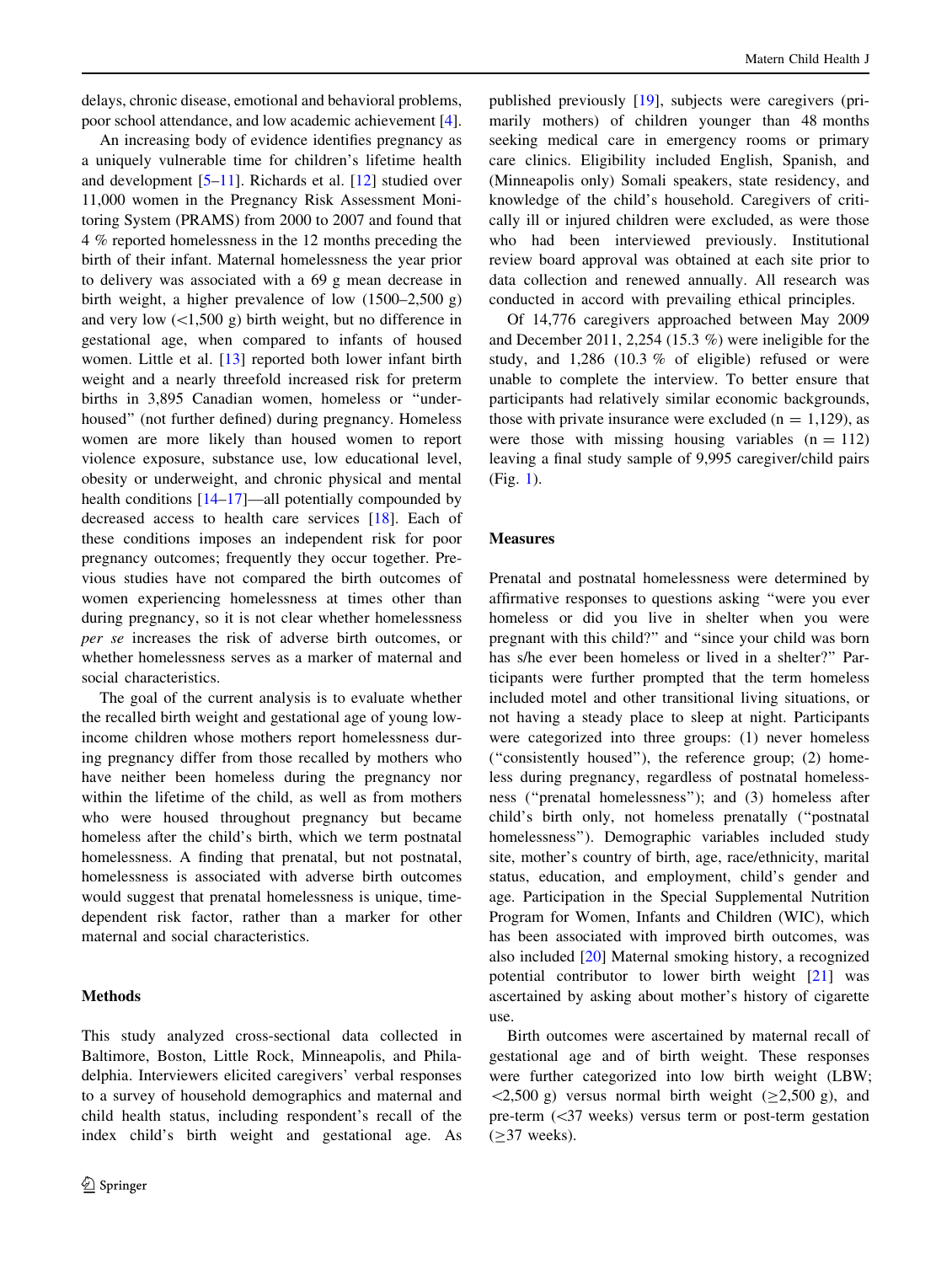#### <span id="page-2-0"></span>Fig. 1 Description of analytic sample selection



## Statistical Techniques

Descriptive statistics included mothers' demographics, WIC participation, smoking history, and birth outcomes. Bivariate associations were assessed via Chi-square analyses or analysis of variance, as appropriate. To assess associations between housing status and dichotomous birth weight and preterm delivery outcomes, multiple logistic regression analyses were conducted using consistently housed mothers as the referent group. Analyses were adjusted for demographics (study site, mother's country of birth, race/ethnicity, marital status, education, employment, and the child's age at time of interview), and mother's smoking history. Linear regression analyses adjusting for the same covariates assessed associations between housing status and the continuous measure of birth weight in grams. Adjusted odds ratios (AOR) and 95 % confidence intervals are reported for logistic regression models and least square means are reported for linear regression models. All analyses were conducted using two-sided tests and a significance level of 0.05. Statistical analyses were performed using SAS software (version 9.2; SAS Institute, Cary, NC).

## Results

Nine percent  $(n = 909)$  of 9,995 of these predominantly low-income mothers reported homelessness, compared to the more nationally representative PRAMs sample, where only 4 % of mothers reported homelessness. Two-thirds  $(n = 580)$  of the homeless sample were homeless prenatally (including 292 mothers that were homeless both prenatally and postnatally), and one-third  $(n = 329)$  were housed prenatally but homeless only after the birth of the index child (Table [1\)](#page-3-0).

There was no difference in mean maternal age (26 years  $\pm$  6) among the three groups. Consistently housed mothers were more likely than both prenatally and postnatally homeless mothers to be married/partnered, employed and have higher levels of education. In comparison to mothers who were consistently housed, homeless mothers (particularly those homeless prenatally) were more likely to be US rather than foreign born (90 % US born). Prenatally homeless mothers were more likely than consistently housed mothers to acknowledge smoking cigarettes. WIC participation during the index pregnancy was 86 % in all three groups.

In bivariate analyses, rates of LBW were 14 % of consistently housed mothers, 15 % of the postnatally homeless, and 21 % of prenatally homeless ( $p < 0.001$ ). Infants' mean birth weight did not differ between consistently housed and postnatally homeless mothers (3,096 vs. 3,095 g,  $p = 0.98$ ), but birth weight was 87 g lower when infants of consistently housed mothers were compared to infants of prenatally homeless mothers (3,096 vs. 3,009 g,  $p < 0.01$ ). Preterm deliveries were reported by 14 % of consistently housed, 17 % of postnatally homeless ( $p < 0.05$ ), and 18 % of the prenatally homeless mothers ( $p < 0.05$ ; Table [2\)](#page-4-0).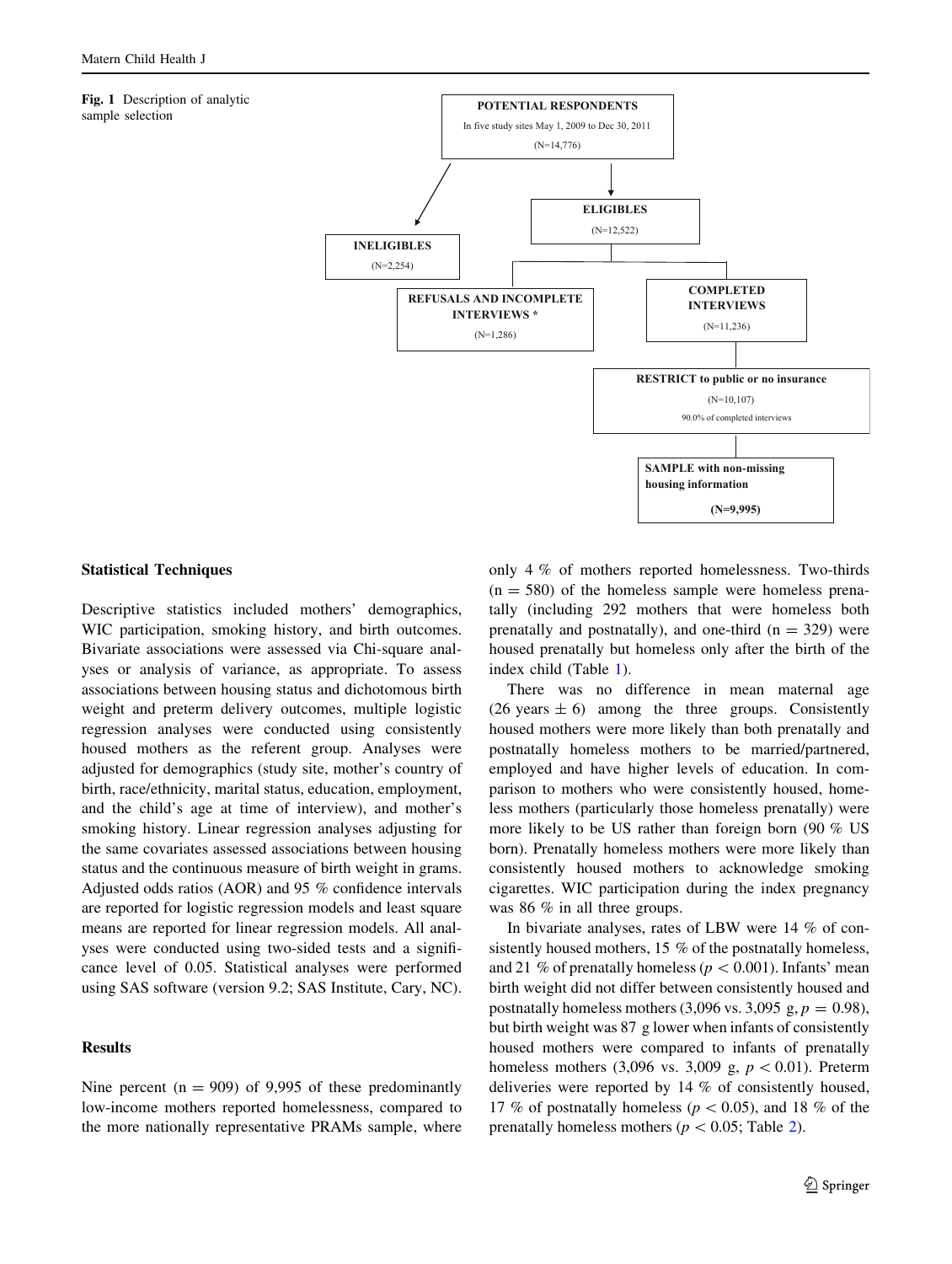| Variable                                                                                                                              | Overall $n$ (%) | Consistently<br>housed $n$ (%) | Any prenatal<br>homelessness n (%) | Postnatal homelessness<br>only $n$ (%) | <i>p</i> value |
|---------------------------------------------------------------------------------------------------------------------------------------|-----------------|--------------------------------|------------------------------------|----------------------------------------|----------------|
| Total participants                                                                                                                    | 9,995 (100)     | 9,086 (91)                     | 580 (6)                            | 329(3)                                 |                |
| Site                                                                                                                                  |                 |                                |                                    |                                        |                |
| Baltimore                                                                                                                             | 1,748 (17.5)    | 1,630 (17.9)                   | 83 (14.3)                          | 35(10.6)                               | < 0.01         |
| <b>Boston</b>                                                                                                                         | 1,686 (16.9)    | 1,280(14.1)                    | 240 (41.4)                         | 166(50.5)                              |                |
| Little Rock                                                                                                                           | 2,298 (23.0)    | 2,214 (24.4)                   | 47(8.1)                            | 37(11.2)                               |                |
| Minneapolis                                                                                                                           | 1,731(17.3)     | 1,582 (17.4)                   | 110 (19.0)                         | 39 (11.9)                              |                |
| Philadelphia                                                                                                                          | 2,532 (25.3)    | 2,380 (26.2)                   | 100(17.2)                          | 52 (15.8)                              |                |
| Mother's place of birth (US vs. Foreign)                                                                                              |                 |                                |                                    |                                        |                |
| <b>US</b> Born                                                                                                                        | 7,853 (78.7)    | 7,066 (77.9)                   | 521 (89.8)                         | 266 (80.9)                             | < 0.01         |
| Age of child (months)                                                                                                                 |                 |                                |                                    |                                        |                |
| Mean (std dev)                                                                                                                        | 13.8 (11.4)     | 13.6(11.4)                     | 13.8 (11.2)                        | 18.6 (11.2)                            | < 0.01         |
| Child gender                                                                                                                          |                 |                                |                                    |                                        |                |
| Female                                                                                                                                | 4,688 (46.9)    | 4,279(47.1)                    | 269 (46.4)                         | 140 (42.6)                             | 0.26           |
| Child breastfed                                                                                                                       |                 |                                |                                    |                                        |                |
| Yes                                                                                                                                   | 5,725 (57.3)    | 5,198 (57.3)                   | 327 (56.5)                         | 200 (60.8)                             | 0.41           |
| Mother's ethnicity                                                                                                                    |                 |                                |                                    |                                        |                |
| Hispanic                                                                                                                              | 2,883 (29.1)    | 2,649 (29.4)                   | 142 (24.8)                         | 92 (28.0)                              | < 0.01         |
| Black non hispanic                                                                                                                    | 5,145 (52.0)    | 4,647 (51.7)                   | 324 (56.5)                         | 174 (53.0)                             |                |
| White non hispanic                                                                                                                    | 1,510(15.3)     | 1,392(15.5)                    | 71 (12.4)                          | 47 (14.3)                              |                |
| Other <sup>a</sup>                                                                                                                    | 359 (3.6)       | 308 (3.4)                      | 36(6.3)                            | 15(4.6)                                |                |
| Marital status                                                                                                                        |                 |                                |                                    |                                        |                |
| Married/partnered                                                                                                                     | 4,190 (42.0)    | 3,978 (43.9)                   | 140 (24.2)                         | 72 (22.0)                              | < 0.01         |
| Mother's education attainment                                                                                                         |                 |                                |                                    |                                        |                |
| <high diploma<="" school="" td=""><td>2,800(28.1)</td><td>2,504 (27.7)</td><td>182 (31.4)</td><td>114 (34.9)</td><td>0.02</td></high> | 2,800(28.1)     | 2,504 (27.7)                   | 182 (31.4)                         | 114 (34.9)                             | 0.02           |
| High school                                                                                                                           | 3,949 (39.7)    | 3,607 (39.9)                   | 225 (38.8)                         | 117 (35.8)                             |                |
| >High school                                                                                                                          | 3,208 (32.2)    | 2,939 (32.5)                   | 173 (29.8)                         | 96 (29.4)                              |                |
| Mother's age                                                                                                                          |                 |                                |                                    |                                        |                |
| Mean (std dev)                                                                                                                        | 25.9(5.8)       | 25.9(5.8)                      | 25.5(5.7)                          | 25.7(5.7)                              | 0.31           |
| Mother's employment                                                                                                                   |                 |                                |                                    |                                        |                |
| Employed                                                                                                                              | 3,662 (36.6)    | 3,463 (38.1)                   | 131 (22.6)                         | 68 (20.7)                              | < 0.01         |
| WIC <sup>b</sup> receipt during pregnancy                                                                                             |                 |                                |                                    |                                        |                |
| Yes                                                                                                                                   | 8,381(85.6)     | 7,626 (85.5)                   | 482 (86.7)                         | 273 (85.6)                             | 0.73           |
| Smoking history                                                                                                                       |                 |                                |                                    |                                        |                |
| Yes                                                                                                                                   | 2,650(26.5)     | 2,259 (24.9)                   | 267(46.0)                          | 124 (37.7)                             | < 0.01         |

<span id="page-3-0"></span>**Table 1** Sample description according to homelessness status  $(N = 9,995)$ 

Percentages are column percents

<sup>a</sup> The breakdown for "other" race is Asian 98 (1 %) Native American 47 (<1 %) multiple races 214 (2.1 %)

<sup>b</sup> WIC stands for The Special Supplemental Nutrition Program for Women, Infants, and Children

Adjusted regression analysis demonstrated that prenatal homelessness was associated with a higher adjusted odds of LBW (AOR 1.43, 95 % CI 1.14, 1.80,  $p < 0.01$ ) compared to infants of the referent group of housed mothers. There was no detectable difference, however, between adjusted odds of LBW for postnatally homeless mothers and consistently housed mothers (AOR 1.00, 95 % CI 0.72, 1.40,  $p = 0.98$ ). Compared to consistently housed mothers, prenatally homeless mothers had marginally increased odds of preterm delivery (AOR 1.24, 95 % CI 0.98, 1.56,

 $p = 0.08$ ). Postnatally homeless mothers compared to consistently housed did not have significantly increased likelihood of preterm delivery (AOR 1.21, 95 % CI 0.89, 1.65,  $p = 0.22$ ). After controlling for covariates, adjusted mean birth weight was 53 g less for babies of prenatally homeless mothers ( $p = 0.08$ ) than for babies of consistently housed mothers, a difference of marginal statistical significance. In contrast, birth weights of infants of postnatally homeless mothers did not differ from those of consistently housed mothers (Table [3\)](#page-4-0).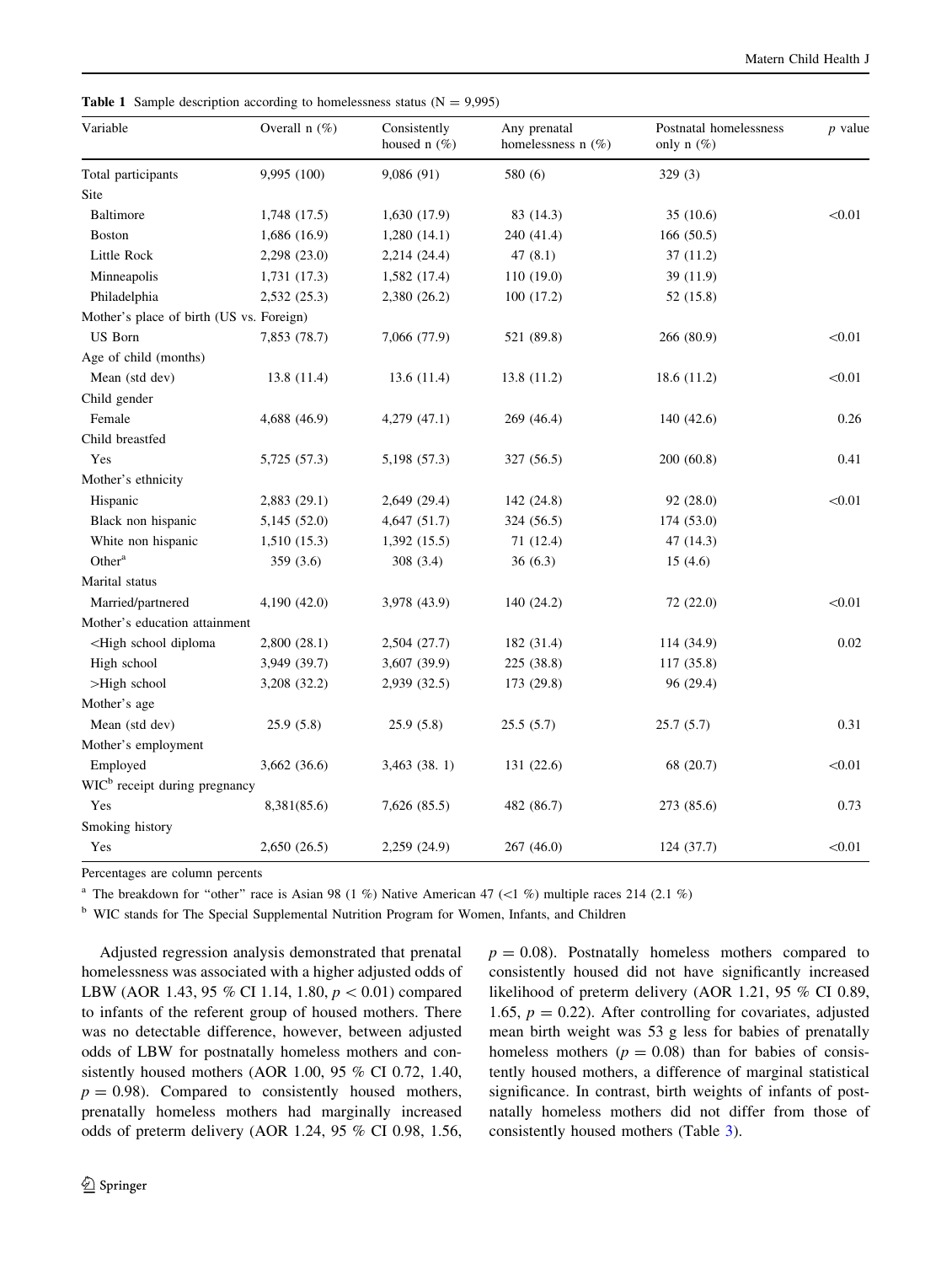<span id="page-4-0"></span>Table 2 Unadjusted birth

| <b>Table 2</b> Unadjusted birth<br>outcomes of pre and postnatal<br>homeless mothers |                               | Consistently<br>housed n $(\%)$ | Any prenatal<br>homelessness<br>$n(\%)$ | Postnatal<br>homelessness<br>only n $(\%)$ | $p$ value |
|--------------------------------------------------------------------------------------|-------------------------------|---------------------------------|-----------------------------------------|--------------------------------------------|-----------|
|                                                                                      | Total participants            | 9,086(91)                       | 580 (6)                                 | 329(3)                                     |           |
|                                                                                      | Low birth weight <sup>a</sup> |                                 |                                         |                                            |           |
|                                                                                      | Yes < 2500 g                  | 1,136(13.8)                     | 114(20.5)                               | 47 (14.8)                                  | < 0.01    |
|                                                                                      | Premature <sup>b</sup>        |                                 |                                         |                                            |           |
|                                                                                      | Yes < 37 weeks                | 1,277(14.1)                     | 103(17.8)                               | 56 (17.2)                                  | 0.02      |
| <sup>a</sup> Low birth weight $=$ <2500 g                                            | Birth weight in grams         |                                 |                                         |                                            |           |
| $b$ Premature $=$ <37 weeks<br>gestation at birth                                    | Mean (std dev)                | 3,096 (665)                     | 3,009 (691)                             | 3,095 (679)                                | 0.01      |
| Table 3 Adjusted birth                                                               |                               | Consistently                    | Any prenatal                            | Postnatal                                  | Overall   |
| outcomes of pre and postnatal<br>homeless mothers                                    |                               | housed                          | homelessness<br>AOR (95 % CI)           | homelessness<br>only AOR (95 % CI)         | $p$ value |
|                                                                                      | Low birth weight              |                                 |                                         |                                            |           |
|                                                                                      | $<$ 2500 g                    | 1.00                            | 1.43(1.14, 1.80)                        | 1.0(0.72, 1.40)                            | 0.01      |
|                                                                                      |                               |                                 | p < 0.01                                | $2.0p = 0.98$                              |           |
|                                                                                      | Premature                     |                                 |                                         |                                            |           |
| Adjusted for site, mother's<br>birthplace, race/ethnicity,                           | $<$ 37 weeks GA               | 1.00                            | 1.24(0.98, 1.56)                        | 1.21(0.89, 1.63)                           | 0.13      |
| education, employment, marital                                                       |                               |                                 | $p = 0.08$                              | $p = 0.22$                                 |           |
| status, child's age and mother's                                                     | Birth weight in grams         |                                 |                                         |                                            |           |
| smoking history                                                                      | Least square mean (SEM)       | 3,093(7.1)                      | 3,040(29.2)                             | 3,106(38.1)                                | 0.19      |
| AOR adjusted odds ratio, 95 %                                                        |                               | (ref)                           | $p = 0.08$                              | $p = 0.73$                                 |           |

 $CI = 95 %$  confidence interval

# Discussion

After controlling for many demographic and perinatal variables, we identified significantly increased adjusted odds of LBW for the infants of mothers reporting prenatal homelessness, when compared to infants of mothers consistently housed, and mothers with postnatal homelessness only. Findings of greater risk of preterm birth and a 53 g lower mean birth weight among infants of prenatally homeless mothers compared to infants of consistently housed mothers were marginally statistically significant. The measured demographic characteristics of the prenatally and postnatally homeless mothers did not differ significantly from each other, but did differ from those of consistently housed mothers. Infants born to postnatally homeless women did not differ in risk of LBW, gestational age, or mean birth weight from infants of consistently housed women. These results support the hypothesis that homelessness during pregnancy is an independent risk factor for adverse birth outcomes.

These findings are important as the face of homelessness has shifted from unemployed single men and individuals with chronic mental illness to families with children [[2,](#page-6-0) [22](#page-6-0)]. While the number of homeless persons has remained relatively constant over the past 5 years [[4\]](#page-6-0), family homelessness is increasing rapidly in many parts of the United States [[2,](#page-6-0) [23,](#page-6-0) [24](#page-6-0)] accounting for 35 % of the total homeless population [\[25](#page-6-0)]. Single women, many of childbearing age, comprised 27 % of the homeless surveyed in 2010 [[25,](#page-6-0) [26](#page-6-0)], but more recent post-recession numbers for homelessness during pregnancy are not available nationally.

Multiple pathways, not measured in the current study, may be responsible for adverse gestational effects among pregnant women experiencing homelessness. Poor access to prenatal care and nutrition may contribute to LBW and shorter gestation among infants of prenatally homeless mothers [[27\]](#page-6-0). Single women living in temporary housing are at risk of nutrient intake deficiencies such as iron deficiency anemia, a known correlate of LBW [\[19](#page-6-0), [28](#page-6-0)]. Lack of appropriate foods and limited meal preparation facilities in shelter situations are recognized barriers to healthy nutritional status [[29](#page-6-0)].

We acknowledge several limitations of our study. Information regarding housing situation during and after pregnancy as well as birth weight and gestational age was self-reported and retrospective, and may be subject to bias or poor recall. However, accuracy of birth weight recall has been previously validated [\[30](#page-6-0), [31\]](#page-6-0) and parent's recall of gestational age is believed to be accurate, based on clinical and epidemiological studies [\[32](#page-6-0)]. Consideration of the duration of homelessness, and the type and quality of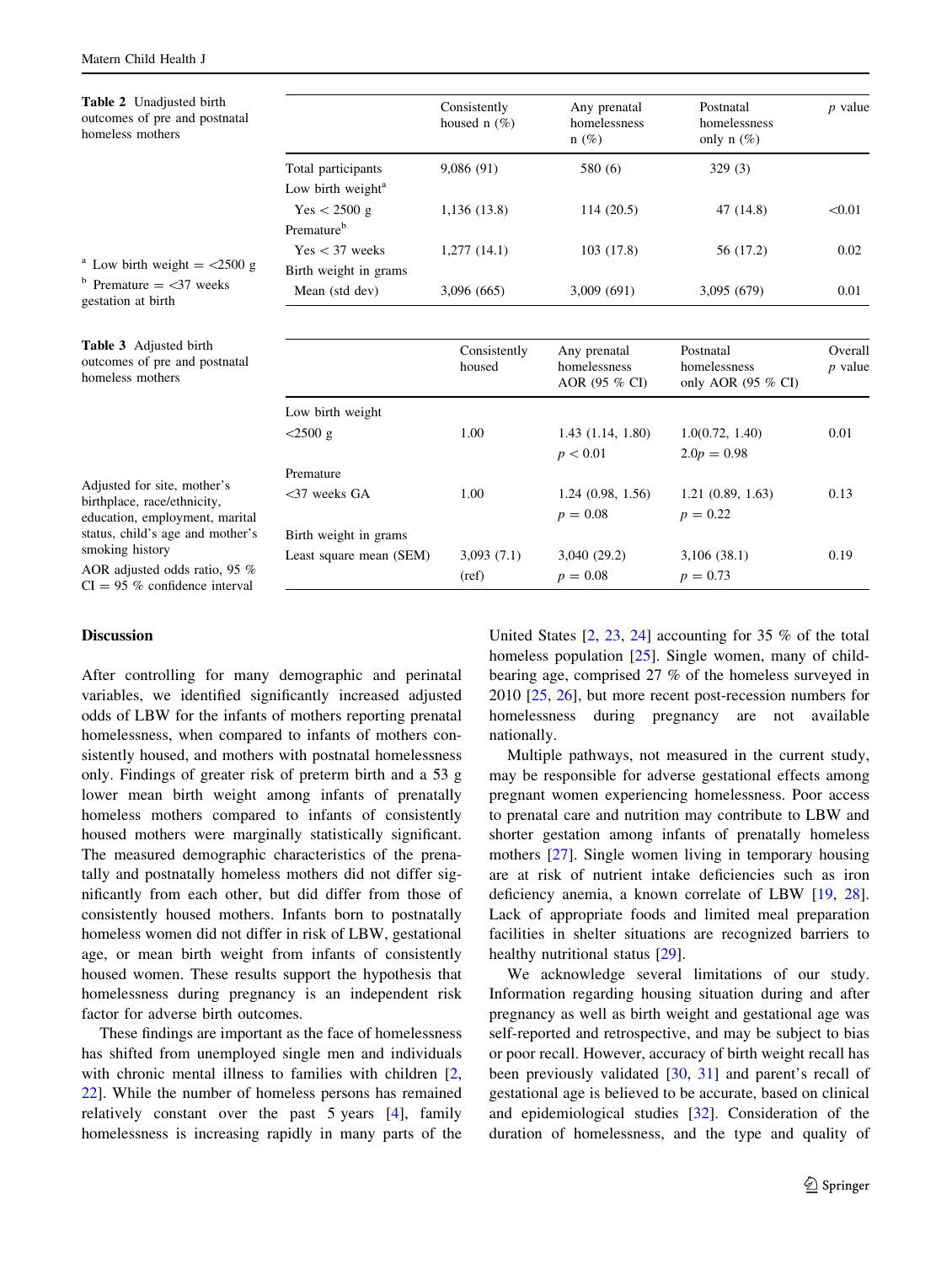alternative living arrangement was beyond the scope of this work. The housing quality of mothers considered consistently housed is unknown, but may vary greatly. We did not collect information regarding maternal exposure to domestic violence, reportedly more common during pregnancy, associated with poor pregnancy outcomes [[33\]](#page-7-0), and consistently identified as a primary cause of homelessness for women and children in the US. Data regarding possible pregnancy-related work limitations or illegal job discrimination based on pregnancy resulting in decreased or eliminated earnings were unavailable, but may also contribute to the evolution of economic hardship and homelessness with differentiating impact on birth outcomes. We do not have information regarding maternal housing status before conception or prior to the detection of pregnancy, a period that has become the focus of increased concern and study for its impact on birth outcomes. Although questions regarding maternal depression and maternal health status are included in the survey, they are not asked specifically in relationship to the prenatal period, precluding analysis of their contribution to birth outcomes. While maternal alcohol and illicit drug use have been associated with LBW and prematurity, questions about these prenatal exposures are not part of the survey. Other studies show mothers' cigarette smoking during pregnancy is a stronger predictor of LBW than prenatal drug use [[34–36\]](#page-7-0). Smoking was included in our analysis and the association of prenatal homelessness with increased odds of LBW was robust after controlling for mother's smoking.

Other unmeasured covariates may plausibly contribute to the adverse birth outcomes described here. Crowding, typical of many shelters and transient living situations, is associated with LBW [\[37](#page-7-0), [38\]](#page-7-0). Limited social capital, an antecedent of homelessness [[2\]](#page-6-0), may indicate not only limited material resources but also lack of emotional support important to maternal self-care. Maternal stress, depression, and anxiety, reported at higher levels for homeless women [[39\]](#page-7-0) and associated with hypertension and increased cortisol, all have been linked to greater likelihood of LBW and preterm babies [[40](#page-7-0)]. Finally, as in all studies demonstrating association, positive findings may identify risk factors that are associated with but not causal of the outcome.

The findings of this study have clinical and public policy implications. Low birth weight and prematurity are leading causes of neonatal mortality and chronic disabilities in the US [[41,](#page-7-0) [42](#page-7-0)]. Although the risk of complications is greatest among the earliest and smallest babies, even those babies born late preterm at 34–37 weeks gestation are more likely than are full-term babies to experience complications [[28,](#page-6-0) [29,](#page-6-0) [43\]](#page-7-0). These babies require longer hospital stays and more frequent readmission [\[27](#page-6-0)]; and show higher rates of developmental disabilities [\[29](#page-6-0)], including ADHD, as they

are followed into their school years, and lower rates of adult productivity in 20 years follow-up studies [[27\]](#page-6-0). Thus exposure to homelessness in the prenatal period may have long term health and economic implications.

Potential solutions to homelessness exist, but have not expanded fast enough to keep pace with rising need. The McKinney–Vento Homeless Assistance Act [\[44](#page-7-0)] states that ''the Federal Government has a clear responsibility and an existing capacity to fulfill a more effective and responsible role to meet the basic human needs and to engender respect for the human dignity of the homeless.'' In 1987, the US Interagency Council on Homelessness (USICH), an independent agency within the federal executive branch composed of 19 Cabinet secretaries and agency heads, was created to coordinate the federal response to homelessness and to develop a national partnership at every level of government to reduce and end homelessness in America [\[45](#page-7-0)]. More recently, the American Recovery and Reinvestment Act of 2009 allocated \$1.5 billion to the Homelessness Prevention and Rapid Re-Housing Program [\[46](#page-7-0)]. The USICH endorses rapid re-housing, an alternative to emergency shelter and transitional housing that moves homeless individuals and households into stable housing as quickly as possible [[47\]](#page-7-0). Expiration of ARRA-funded programs and budget cuts threaten the viability of these programs [\[48](#page-7-0)]. Moreover, urban areas, like Boston, with the highest housing costs may need additional intervention to prevent prenatal homelessness.

## Conclusion

Increasing numbers of US infants are born to mothers who are homeless while pregnant. This work suggests that homelessness during pregnancy is an independent risk factor for LBW  $\langle 2,500 \text{ g}$ , with a marginally significant trend for lower average birth weight and shortened gestation. Low birth weight prevention programs will be strengthened by reducing homelessness during pregnancy. We provide evidence justifying consideration of policies providing rapid rehousing for homeless pregnant women and prioritizing measures to prevent homelessness during pregnancy by enhanced access to housing assistance, housing relocation and stabilization services. Pregnant victims of domestic violence may require specific legal protection from eviction. Homeless women of child-bearing age should also be targeted for programs of preconception care, including family planning, interventions for cessation of tobacco and other substance use, early identification of pregnancy and access to appropriate nutrition and medical care. Such measures in may facilitate more optimal birth outcomes, ultimately decreasing medical, educational, and societal costs.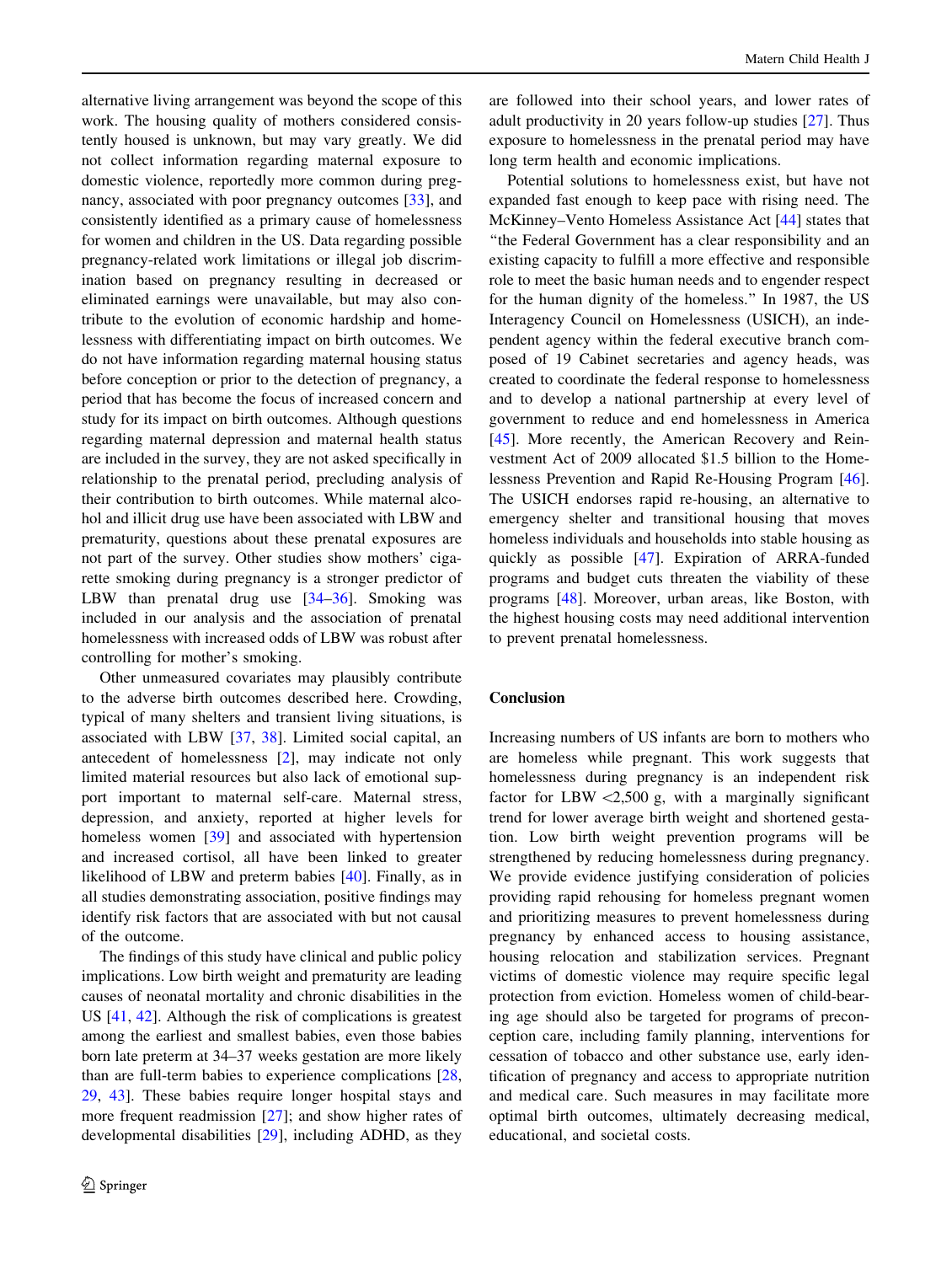<span id="page-6-0"></span>Acknowledgments The authors acknowledge Ingrid Weiss, Justin Pasquariello, and Allison Bovell for their invaluable assistance in preparation of this manuscript, as well as the Children's HealthWatch interviewers, administrative staff, and participants. This work was supported by a grant from the Gerald D. and Katherine T. MacArthur Foundation.

Conflict of interest The authors have no conflicts of interest to disclose.

### References

- 1. National Coalition for the Homeless (2009). How many people experience homelessness? Washington D.C.: National Coalition for the Homeless. [http://www.nationalhomeless.org/factsheets/](http://www.nationalhomeless.org/factsheets/How_Many.html) [How\\_Many.html.](http://www.nationalhomeless.org/factsheets/How_Many.html)
- 2. Homelessness Research Institute (2012). The state of homelessness in America 2012. Washington D.C.: National Alliance to End Homelessness. [http://www.endhomelessness.org/content/arti](http://www.endhomelessness.org/content/article/detail/4362) [cle/detail/4362](http://www.endhomelessness.org/content/article/detail/4362).
- 3. McCoy-Roth, M., Mackintosh, B. B., & Murphey, D. (2012). When the bough breaks: The effects of homelessness on young children. Early childhood highlights: Child trends. MD: Bethesda. [http://www.childtrends.org/?publications=when-the-bough-breaks](http://www.childtrends.org/?publications=when-the-bough-breaks-the-effects-of-homelessness-on-young-children)[the-effects-of-homelessness-on-young-children](http://www.childtrends.org/?publications=when-the-bough-breaks-the-effects-of-homelessness-on-young-children).
- 4. Bassuk, E. (1991). Homeless families. Scientific American, 265, 66–74.
- 5. O'Leary, C. M., Nassar, N., Kurinczuk, J. J., et al. (2010). Prenatal alcohol exposure and risk of birth defects. Pediatrics, 126(4), e843–e850.
- 6. Czeizel, A. E., Tímár, L., & Sárközi, A. (1999). Dose-dependent effect of folic acid on the prevention of orofacial clefts. Pediatrics, 104(6), 1375–1376.
- 7. Whitehead, E., Dodds, L., Joseph, K. S., Gordon, K. E., Wood, E., & Allen, A. C. (2006). Relation of pregnancy and neonatal factors to subsequent development of childhood epilepsy: A population-based cohort study. Pediatrics, 117(4), 1298–1306.
- 8. Harding, J. (1995). Nutrition and fetal growth. Reproduction, Fertility, and Development, 7, 539–547.
- 9. Dietz, W. H. (1994). Critical periods in childhood for the development of obesity. American Journal of Clinical Nutrition, 59(5), 955–959.
- 10. Moore, V. M., & Davies, M. J. (2005). Diet during pregnancy, neonatal outcomes and later health. Reproduction, Fertility, and Development, 17(3), 341–348.
- 11. Chen, X. K., Wen, S. W., Fleming, N., Demissie, K., Rhoads, G. G., & Walker, M. (2007). Teenage pregnancy and adverse birth outcomes: A large population based retrospective cohort study. International Journal of Epidemiology, 36(2), 368–373.
- 12. Richards, R., Merril, R. M., & Baksh, L. (2011). Health behaviors and infant health outcomes in homeless pregnant women in the United States. Pediatrics, 128(3), 438–446.
- 13. Little, M., Shah, R., Vermeulen, M. J., Gorman, A., Dzendoletas, D., & Ray, J. G. (2005). Adverse perinatal outcomes associated with homelessness and substance use in pregnancy. CMAJ, 173(6), 615–618.
- 14. Merrill, R. M., Richards, R., & Sloan, A. (2011) Prenatal maternal stress and physical abuse among homeless women and infant health outcomes in the United States. Epidemiology Research International, Article ID 467265.
- 15. Zlotnick, C., & Zerger, S. (2009). Survey findings on characteristics and health status of clients treated by the federally funded (US) Health Care for the Homeless Program. Health and Social Care in the Community, 1, 18–26.
- 16. Drake, M. A. (1992). The nutritional status and dietary adequacy of single homeless women and their children in shelters. Public Health Reports, 107(3), 312–319.
- 17. Hwang, S. W., Wilkins, R., Tjepkema, M., O'Campo, P. J., & Dunn, J. R. (2009). Mortality among residents of shelters, rooming houses, and hotels in Canada: 11 year follow-up study. BMJ, 339, b4036.
- 18. Cheung, A. M., & Hwang, S. W. (2004). Risk of death among homeless women: A cohort study and review of the literature. CMAJ, 170(8), 1243–1247.
- 19. Cutts, D. B., Meyers, A. F., Black, M. B., Casey, P. H., Chilton, M., Cook, J. T., et al. (2011). Housing insecurity and the health of very young children. American Journal of Public Health, 101(8), 1507–1514.
- 20. Richards, R., Merrill, R. M., Baksh, L., & McGarry, J. (2011). Maternal health behaviors and infant health outcomes among homeless mothers: U.S. Special Supplemental Nutrition Program for Women, Infants, and Children (WIC) 2000–2007. Preventive Medicine, 52(1), 87–94.
- 21. Jaddoe, V. W., Troe, E. J., Hofman, A., Mackenbach, J. P., Moll, H. A., Steegers, E. A., et al. (2008). Active and passive maternal smoking during pregnancy and the risks of low birthweight and preterm birth: The Generation R Study. Paediatric and Perinatal Epidemiology, 22(2), 162–171.
- 22. Bassuk, E. L., Buckner, J. C., Weinreb, L. F., Browne, A., Bussak, S. S., Dawson, R., et al. (1997). Homelessness in femaleheaded families: Childhood and adult risk and protective factors. American Journal of Public Health, 87, 241–248.
- 23. US Department of Housing and Urban Development (2009). The 2008 annual homeless assessment report (AHAR) to congress. Washington D.C.: Office of Community Planning and Development. [http://www.hudhre.info/documents/4thHomelessAssessmentReport.](http://www.hudhre.info/documents/4thHomelessAssessmentReport.pdf) [pdf.](http://www.hudhre.info/documents/4thHomelessAssessmentReport.pdf)
- 24. The crisis in homelessness: Effects on children and families (1987). Testimony before the U.S. House of Representatives Select Committee on Children, Youth and Families. 100th Cong., 1st Sess.
- 25. US Department of Housing and Urban Development (2010). The 2010 annual homelessness assessment report to congress. Washington D.C.: Office of Community Planning and Development. [http://www.hudhre.info/documents/2010HomelessAssessment](http://www.hudhre.info/documents/2010HomelessAssessmentReport.pdf) [Report.pdf](http://www.hudhre.info/documents/2010HomelessAssessmentReport.pdf).
- 26. Webb, D. A., Culhane, J., Metraux, S., Robbins, J. M., & Culhane, D. (2003). Prevalence of episodic homelessness among adult childbearing women in Philadelphia, PA. American Journal of Public Health, 93(11), 1895–1896.
- 27. Underwood, M. A., Danielsen, B., & Gilbert, W. M. (2007). Cost, causes and rates of rehospitalization of preterm infants. Journal of Perinatology, 27, 614–619.
- 28. Allen, L. H. (2000). Anemia and iron deficiency: Effects on pregnancy outcome. The American Journal of Clinical Nutrition, 71(suppl), 1280S–1284S.
- 29. Centers for disease control and prevention. Preterm birth. Washington D. C.: National Center for Chronic Disease Prevention and Health Promotion, Division of Reproductive Health. [http://www.cdc.gov/reproductivehealth/maternalinfanthealth/Pre](http://www.cdc.gov/reproductivehealth/maternalinfanthealth/PretermBirth.htm) [termBirth.htm.](http://www.cdc.gov/reproductivehealth/maternalinfanthealth/PretermBirth.htm)
- 30. Gayle, H. D., Yip, R., Frank, M. J., Neiburg, P., & Binkin, N. J. (1988). Validation of maternally reported birthweight among 46,637 Tennessee WIC program participants. Public Health Reports, 103(2), 143–147.
- 31. Tomeo, C. A., Rich-Edwards, J. W., Michels, K. B., Berkey, C. S., Hunter, D. J., Frazier, A. L., et al. (1999). Reproducibility and validity of maternal recall of pregnancy-related events. Epidemiology, 10(6), 774–776.
- 32. Adegboye, A. R. A., & Heitman, B. L. (2008). Accuracy and correlates of maternal recall and birthweight and gestational age. BJOG, 115, 886–893.